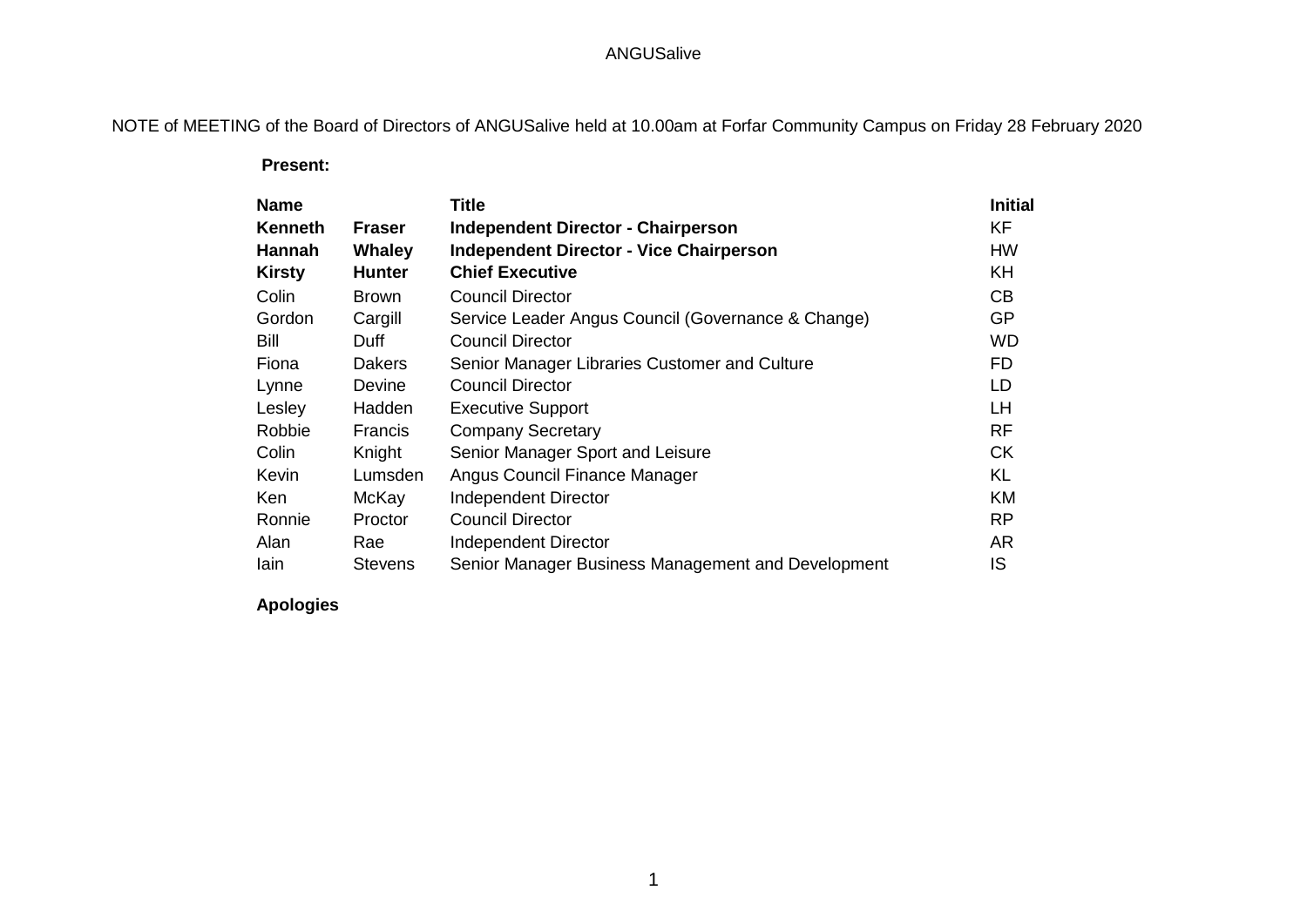| <b>Item No</b> | <b>Note</b>                                                                                                                                                         |
|----------------|---------------------------------------------------------------------------------------------------------------------------------------------------------------------|
| 1.             | <b>Welcome &amp; Apologies</b>                                                                                                                                      |
|                | KF welcomed everyone to the meeting.                                                                                                                                |
|                | KF welcomed Robbie Francis, Company Secretary.                                                                                                                      |
|                | KF thanked Fiona Dakers for her time and effort at ANGUSalive and wished her all the best in her new role.                                                          |
|                | <b>Apologies:</b>                                                                                                                                                   |
|                | <b>NA</b>                                                                                                                                                           |
| 2.             | <b>Declarations of Interest</b>                                                                                                                                     |
|                | Directors were asked to consider whether they had any declarations of interest in relation to any item on the agenda<br>for the meeting. No declarations were made. |
| 3.             | Minutes of Meeting on Friday 22 November 2019                                                                                                                       |
|                | The Directors approved the minutes of the above meeting.                                                                                                            |
|                | Friday 21 February 2020, Forfar Community Campus - Date of meeting to be amended                                                                                    |
|                | Page 5 item 6                                                                                                                                                       |
|                | Proposed as accurate by AR and seconded by WD                                                                                                                       |
| 4.             | Matters arising from the Minute of Meeting Friday 22 November 2019                                                                                                  |
|                | <b>Board Meeting Date</b><br>Friday 8 May 2020 Public Holiday, requirement to move the Board Meeting                                                                |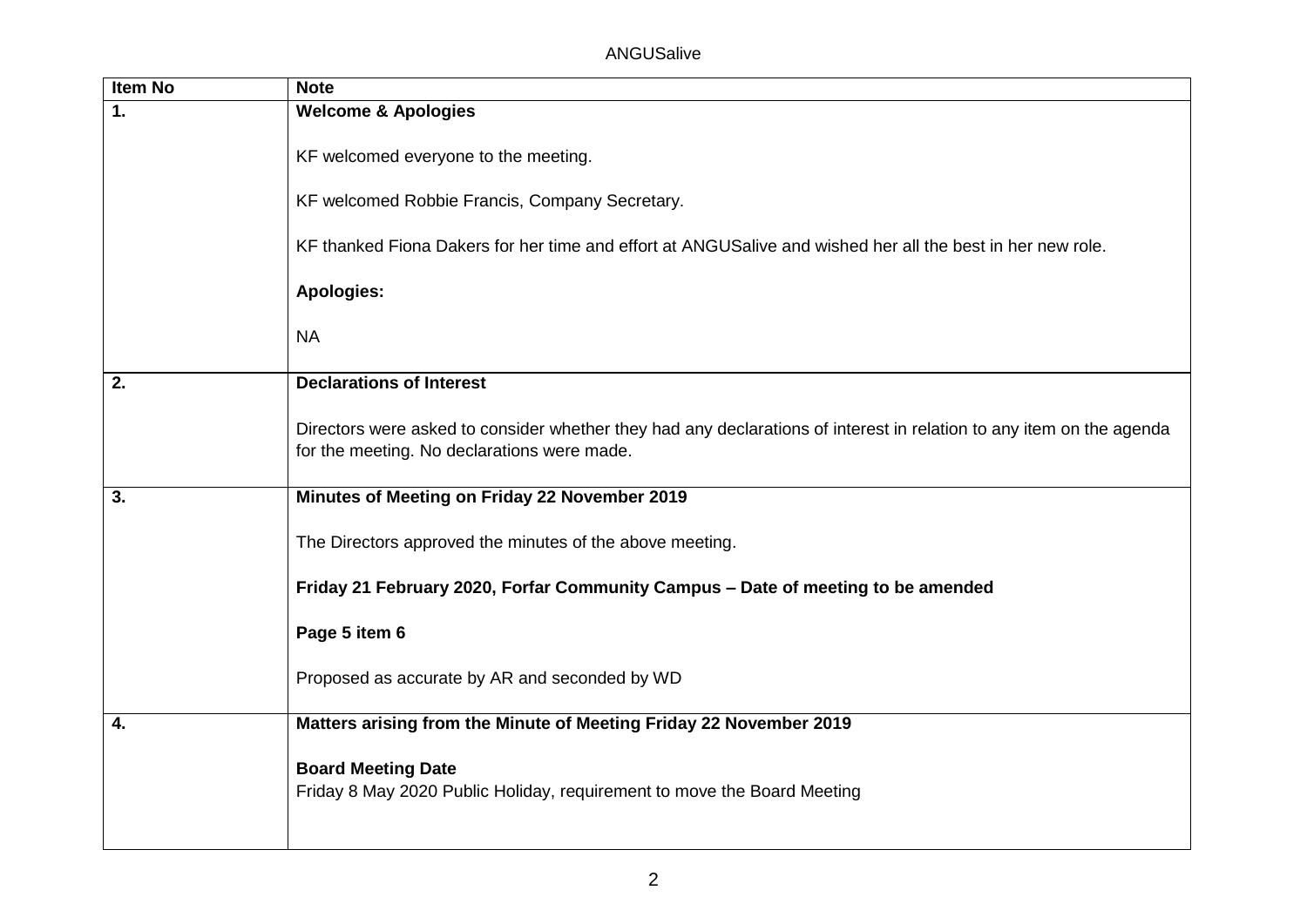|   | Item 10 on Risk Register                                                                                                                                                                                                                                                                                                                                                                                                                                                                                                                                                                                                                                       |
|---|----------------------------------------------------------------------------------------------------------------------------------------------------------------------------------------------------------------------------------------------------------------------------------------------------------------------------------------------------------------------------------------------------------------------------------------------------------------------------------------------------------------------------------------------------------------------------------------------------------------------------------------------------------------|
|   | IS advised ANGUSalive were working with Angus Council and agencies across the region. The partners have well-<br>rehearsed procedures in place to deal with the virus and any impacts on their organisations.                                                                                                                                                                                                                                                                                                                                                                                                                                                  |
|   | People are encouraged to follow basic hygiene precautions, such as washing hands frequently, not touching their<br>face and covering their nose and mouth with a tissue when coughing or sneezing.                                                                                                                                                                                                                                                                                                                                                                                                                                                             |
|   | Information is on the intranet the communications team will keep employees informed of any further developments.<br>IS advised we receive a very good support service from Angus Council's Risk, Resilience & Safety team.                                                                                                                                                                                                                                                                                                                                                                                                                                     |
|   | Add to risk register - Risk meeting next week.                                                                                                                                                                                                                                                                                                                                                                                                                                                                                                                                                                                                                 |
|   | Item 13 - Business Plan<br>KH advised further work has been completed on the initial draft and this will be presented to the Development<br>Session on 20 March for review and agreement. Following the Development Session the Plan will then be presented<br>to the client. Moving forward 3 yrs Business Plan is to be developed and consideration to the timing of the plan to be<br>re-aligned.                                                                                                                                                                                                                                                           |
| 5 | <b>Finance &amp; Audit Sub Committee Update</b>                                                                                                                                                                                                                                                                                                                                                                                                                                                                                                                                                                                                                |
|   | The Board noted the Board of the Finance and Audit Sub Committee are asked to approve the minute of the meeting<br>held on Friday 31 January 2020 and noted reports tabled at the Finance and Audit Sub Committee can be found on<br>SharePoint for reference.                                                                                                                                                                                                                                                                                                                                                                                                 |
|   | HW highlighted the audit of cash handling and cash collection procedures across all types of facilities in the<br>organisation including a review of new arrangements for secure cash collection.                                                                                                                                                                                                                                                                                                                                                                                                                                                              |
|   | HW advised a number of the actions listed as overdue have been completed, but no evidence has yet been provided<br>to allow us to close off these actions. IS provided an update on progress to date and advised there was One Priority<br>1 outstanding and that teams were working with partners to bottom out VAT issue in background of uploads to<br>systems. IS advised there is a manual fix we are able to carry out which carries a resource aspect. This issue was<br>escalated during an account meeting held this week. IS also confirmed one outstanding priority 2 and confirmed<br>revised cash handling procedure had been developed in draft. |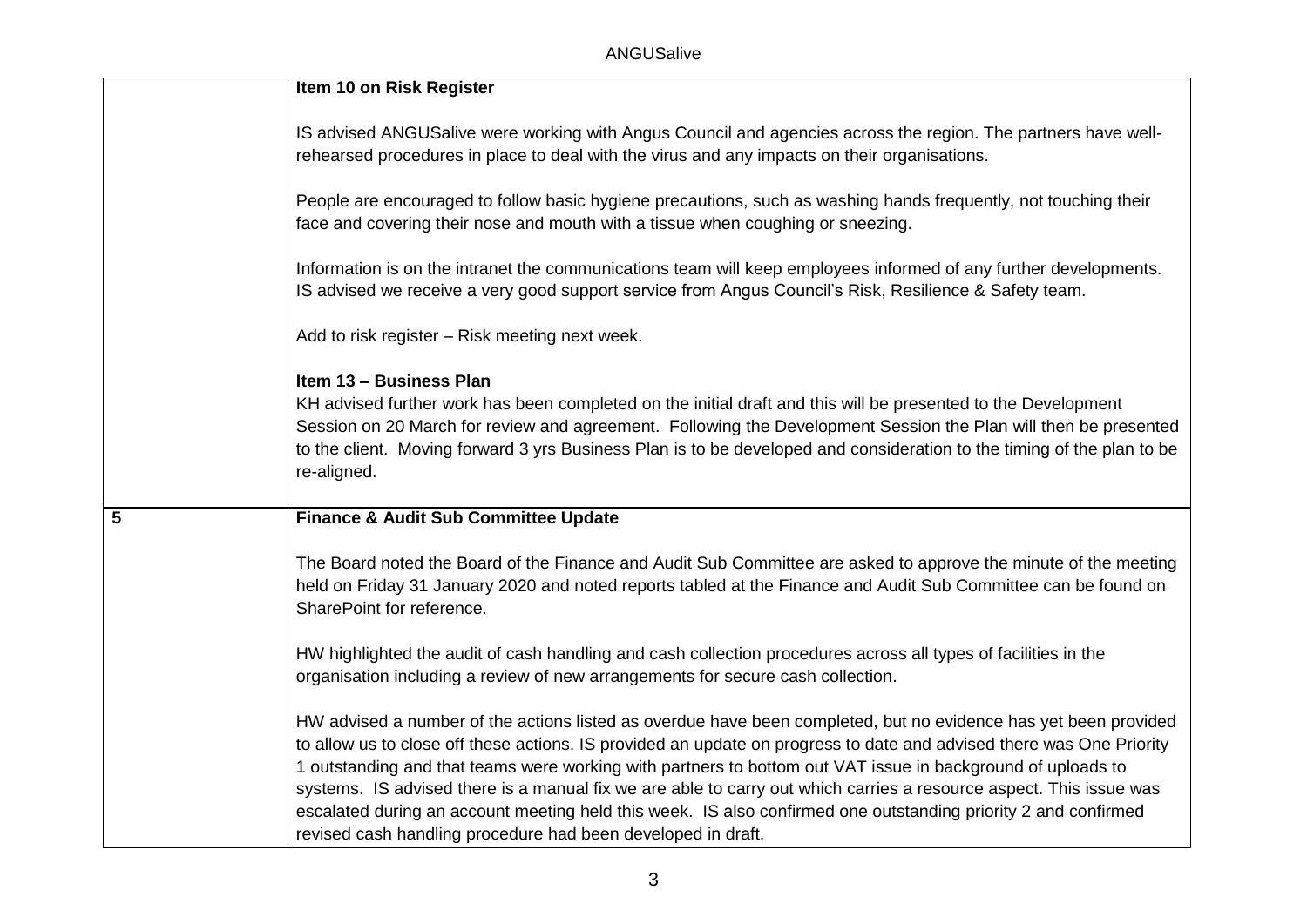# ANGUSalive

| HW highlighted advised a follow-up to review of risk management policies and procedures carried out in 2018/19 is<br>under way. A report will be tabled at the next Finance and Audit Sub Committee meeting. |
|--------------------------------------------------------------------------------------------------------------------------------------------------------------------------------------------------------------|
| Membership review advised will be updated at item 13.                                                                                                                                                        |
| Approval of the Minute of the Meetings of the Finance& Audit Committee                                                                                                                                       |
| AR & WD confirmed the accuracy of the note of the meeting.                                                                                                                                                   |
| <b>Chief Executive Update</b>                                                                                                                                                                                |
| <b>Transport Scotland</b><br>3 new electric vehicles now on the road courtesy of Transport Scotland funding and branding supplied by Parks of<br>Glasgow.                                                    |
| <b>IT Hardware Replacement</b><br>IT hardware replacement now 95% complete                                                                                                                                   |
| <b>Organisational Review - Theatre Structure</b><br>Theatre structure to be presented to development session on 20 March 2020                                                                                |
| <b>Board Intelligence</b><br>Training to be given at development session                                                                                                                                     |
| <b>Directors advert</b><br>Advert live across our social media channels, please like and share                                                                                                               |
| <b>Board Secretary and Executive Assistant</b><br>Advert in process for being advertised, will go live on Wed 5 March                                                                                        |
|                                                                                                                                                                                                              |
|                                                                                                                                                                                                              |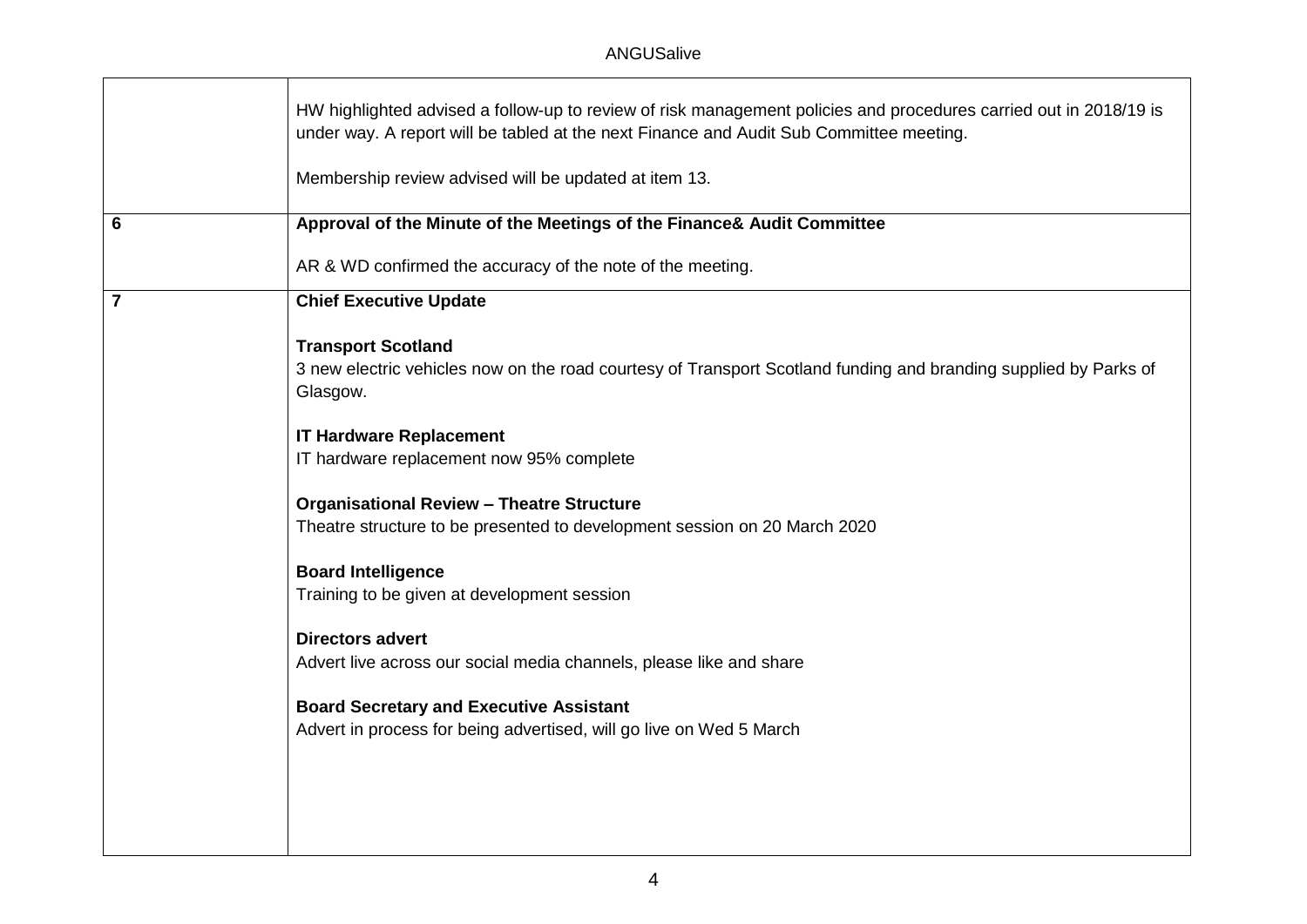### **Town Centre Regeneration Fund**

Work on redecoration of the Brothock Gallery is underway and due to be completed in time for the 2020 exhibitions. Opportunity to widen our Arbroath work by using some funds to open the tower for booked and paid for tours.

ANGUSalive may have access to Forfar funding to improve the Meffan Museum's reception area, freeing up space and improving the flexibility, openness and welcome.

## **Arbroath 2020 partnership work**

Teams are working on exhibitions in the Arbroath Library galleries based around the history of pageantry in Arbroath. ANGUSalive are cross-promoting the other 2020 celebrations.

## **VACMA applications numbers**

ANGUSalive received seven (7) applications in this first ever round for Angus, fantastic figures compared to submission numbers in other areas. The panel for assessment is ANGUsalive Visual Arts Lead, a representative from Creative Scotland and a representative from Hospitalfield Trust. This award to visual artists and craft makers is funded by Angus Council and Creative Scotland and administered by ANGUSalive.

# **Carnoustie Balmachie Hoard**

ANGUSalive are in receipt of the model of the site and the replicas and our exhibitions team will have these on display in Carnoustie Library from Spring 2020. ANGUSalive were successful in our request of Angus Council for resource to securely house and engagingly interpret items from the hoard itself, if they are taken by National Museums Scotland who are expected to bid.

## **IMHLVC PhD application**

In partnership with Stirling and Robert Gordon universities, we've agreed a partnership that could see us host a PhD student within Archives using our records and the Inglis Memorial Hall Library Visitor Centre Cotgreave Indicator to study the reading habits of Victorian era library users. University of Stirling have submitted the funding bid. It'll be a first for us and benefits will include access to the research to widen our knowledge, commitment from the student to host engagement events and undertake some collections-based work, and reputational benefit for our team.

### **Community Sport Hubs Co-ordinator**

New start - Jordan Young started in this role on 6 January 2020

# **Outdoors Physical Activity Lead**

Nicola Barbour started in this role on 10 February 2020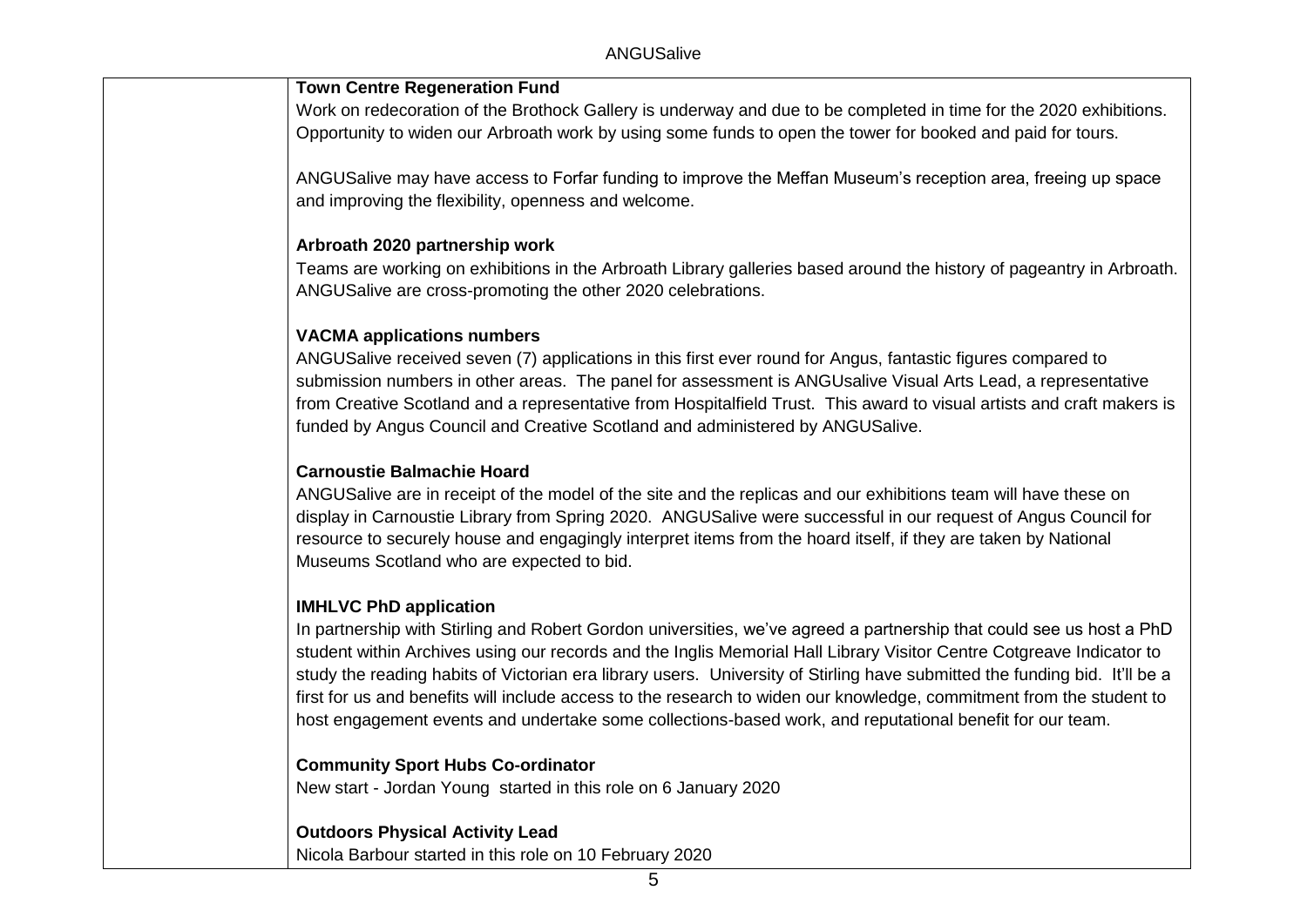## **Adult & Community Physical Activity Lead**

Lynne Haxton started in this role on10 February 2020

### **ANGUSalive Sports Awards**

The Sports Awards team are working hard to ensure everything is in place for this ceremony to take place at The Reid Hall, Forfar on Friday 13 March 2020. 208 tickets are now booked for this event with a max attendance of 230. Thanks to selection panel members including Alan Rae and we hope that board members are looking forward to attending the ceremony.

## **Feel Alive - Membership promotion**

January offer was successful and we signed up 515 new members. This offer was extended to 14 February and current numbers show 296 new members have joined to date in February.

Alliance Leisure/TA6 - training has taken place with colleagues across sports centres in December on membership retention and our Operation Leads and Supervisors in February which focussed on taking individual responsibility with the aim of improving customer service and retaining members.

## **Choice for Angus (Participatory Budget)**

ANGUSalive have been successful with a bid in the Arbroath area to purchase a mobi mat, chair and storage to provide access to the beach at the West Links for people with a disability £9,336.00. ANGUSalive are also working in partnership with Brechin Community Football Trust who were awarded £5,140.00 to deliver 'Go Fitba' a football based programme for primary school children and Forfar Community Sport Hub who have been awarded £850.00 to deliver Easter sports club and lunches for primary children.

### **Cultural Strategy**

We have appointed successful candidates Culture Radar, kick-off meeting to be held in March – 5yr strategy to be developed.

The contract is for the piece of work to create the strategy. KH worked with director of Hospitalfield (place partnership) AC and Creative Scotland.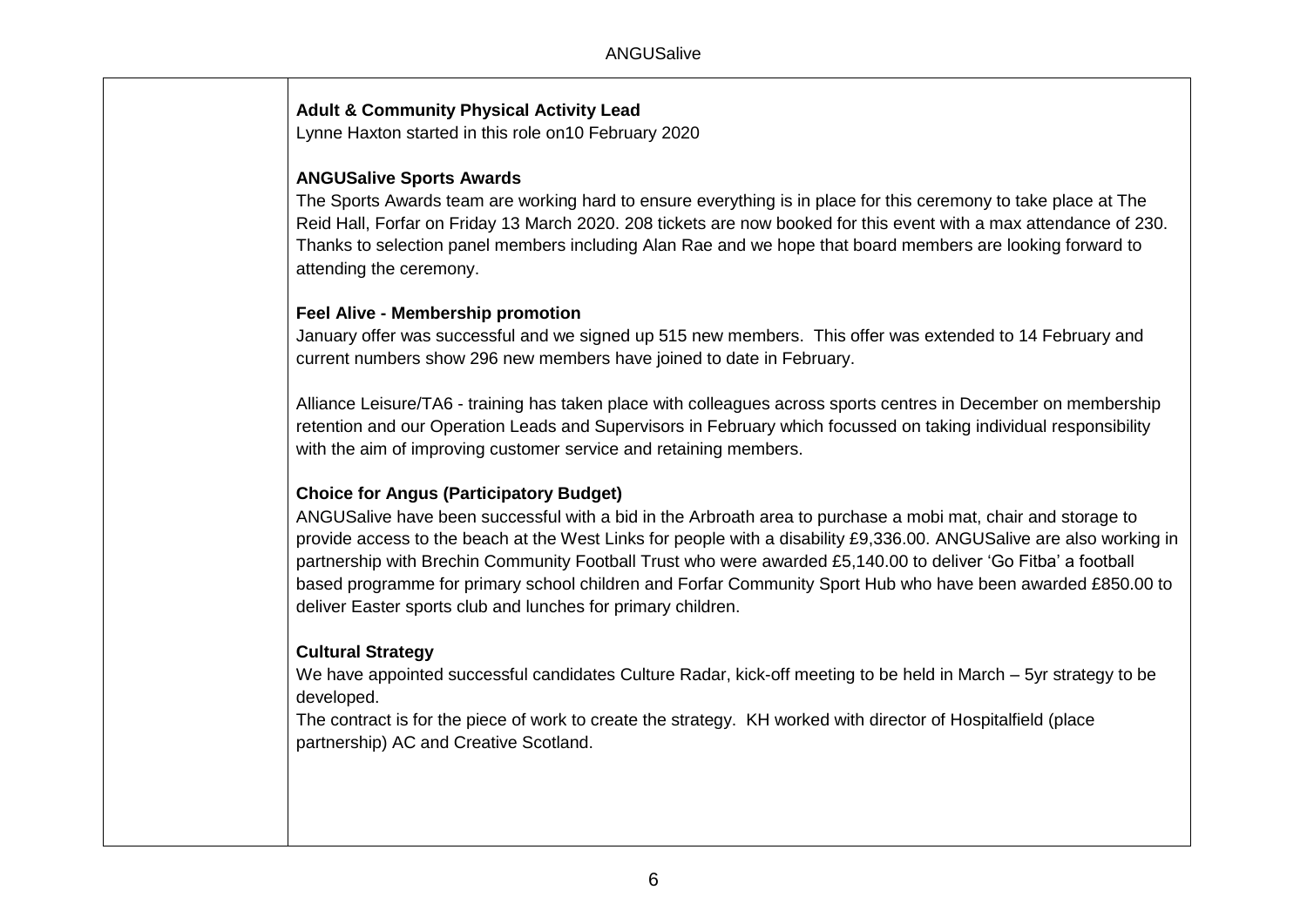ANGUSalive

| $\bf 8$ | <b>ANGUSalive Future Vision &amp; Capital Programme</b>                                                                                                                                                                                                                                                                                                                                                                                                           |
|---------|-------------------------------------------------------------------------------------------------------------------------------------------------------------------------------------------------------------------------------------------------------------------------------------------------------------------------------------------------------------------------------------------------------------------------------------------------------------------|
|         | FD submitted a paper for inclusion at PBSG on 30 January 2020. The report included information on the success of<br>the redevelopment of Montrose Library, the minor enabling works that brought single site library/ACCESS delivery to<br>Brechin, Forfar, Kirriemuir and Monifieth libraries, the successful award of full museum accreditation, and the<br>conclusion of the CULTURE service review as well ANGUSalive report 14_19                            |
|         | Contract has been awarded for the self-service solution and Lesley Hadden is leading on implementation.                                                                                                                                                                                                                                                                                                                                                           |
|         | ANGUSalive are working with Angus Council on the feasibility of relocating the archives service point from<br>Restenneth to the more accessible Dens Road business centre where the store will be located so we can provide a<br>better customer service with a more accessible collection and use staff more efficiently.                                                                                                                                        |
|         | The team are working an options appraisal on the next phase of the Libraries/ACCESS integration capital project and<br>bringing Arbroath Library in to scope. Discussions about funding will need to take place once a preferred option is<br>identified.                                                                                                                                                                                                         |
|         | 2020/21 Budget/Management Fee Settlement                                                                                                                                                                                                                                                                                                                                                                                                                          |
| 9       | KL provided an overview of the Angus Council Budget Settlement Report presented to Angus Council.                                                                                                                                                                                                                                                                                                                                                                 |
|         | The Board noted the contents of report 81-20 tabled at the Angus Council Budget meeting on 27 February 2020.                                                                                                                                                                                                                                                                                                                                                      |
|         | KL confirmed the proposed settlement would result in a net cash reduction in the management fee payable of<br>£211,000 from the 2019/20 base management fee and highlighted the estimated staff cost uplift merely matches<br>estimated rises in the associated staff costs, the full £458,000 must be saved from the overall ANGUSalive budget,<br>and will require a range of measures to be considered which will pose a significant challenge for ANGUSalive. |
| 10.     | 01_20_Finance Update                                                                                                                                                                                                                                                                                                                                                                                                                                              |
|         | KL highlighted the ANGUSalive VAT return for quarter 3 of 2019/20 was prepared by Finance officers. This was the<br>first ANGUSalive VAT return submitted under the new Making Tax Digital (MTD) requirements. Following review and<br>approval by ANGUSalive senior management the VAT return was submitted.                                                                                                                                                     |
|         | KL advised that preparations for ANGUSalive to comply with HMRC's Making Tax Digital requirements and<br>timescales have progressed well and ANGUSalive has now met and fully complied with the first stage above with the<br>completion of the first digital submission on 6 February 2020.                                                                                                                                                                      |
|         | KL confirmed the development of the internal review and approval process in particular is expected to be ongoing for<br>a couple of VAT return cycles in order to ensure the reporting / enquiry functions that we need are in place to meet                                                                                                                                                                                                                      |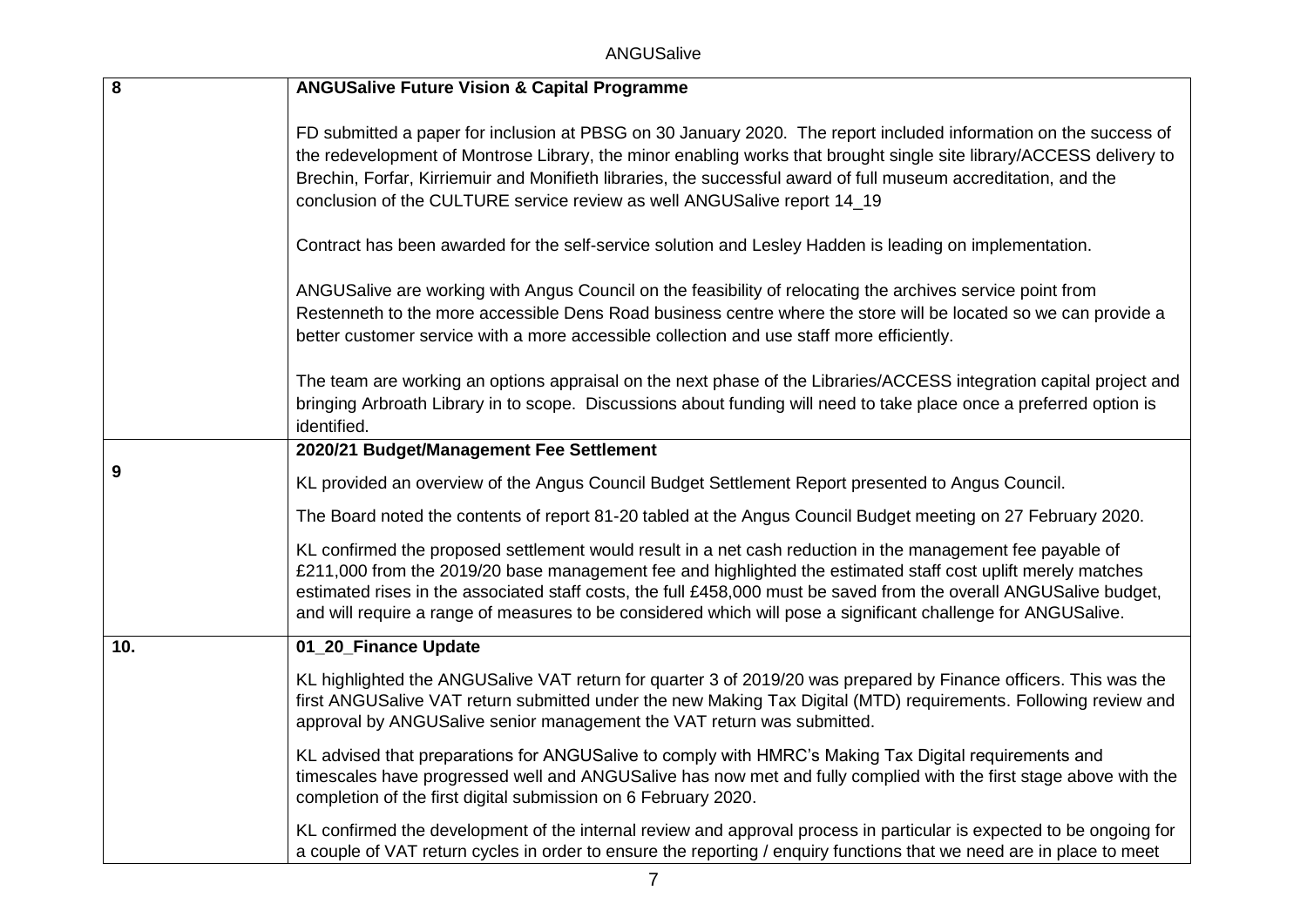| ANGUSalive needs.                                                                                                                                                                                                                                                                                                                                                                                                                                                                             |
|-----------------------------------------------------------------------------------------------------------------------------------------------------------------------------------------------------------------------------------------------------------------------------------------------------------------------------------------------------------------------------------------------------------------------------------------------------------------------------------------------|
| The Board noted the outstanding debt position as at 31 January 2020. KL confirmed that 83.7% of the outstanding<br>debtor value had been outstanding for less than 90 days.                                                                                                                                                                                                                                                                                                                   |
| KL summarised the 2019/20 monitoring position against budget for ANGUSalive as a whole based on actual income<br>received / expenditure incurred up to 31 December 2019 and confirmed the planned contribution to the Repair &<br>Renewal (R&R) Fund for reinvestment in equipment and facilities would be available in full.                                                                                                                                                                 |
| The projection includes an estimate of the part-year savings from the outcome of the organisational review and one-<br>off costs that will be incurred through implementation of the organisational review are excluded above as these will<br>be funded from reserves carried forward from 2018/19. This approach was approved by the Board at its meeting of<br>15 November 2019. KL highlighted figures at end of year will look different due to the way the accounts are reported<br>on. |
| KL highlighted the projected position in respect of the Renewal & Repair Funds as at 31 March 2020.                                                                                                                                                                                                                                                                                                                                                                                           |
| The Board noted the uncommitted balance is stated prior to the addition of contributions to be made in 2019/20 as<br>these will be the subject of a report to the Board meeting of 8 May 2020.                                                                                                                                                                                                                                                                                                |
| KL advised high level preparations for the 2019/20 final accounts and audit process had commenced. An audit<br>planning meeting has been scheduled with the external auditors where a timetable for the final accounts and audit<br>will be discussed and agreed. Finance & Audit subcommittee and Board meetings have also been scheduled to tie in<br>with this draft timetable.                                                                                                            |
| KL highlighted the draft timetable for the ANGUSalive 2019/20 accounts and audit has been set to achieve signing of<br>the ANGUSalive accounts at the Board meeting scheduled for 25 September 2020 and achievement of that deadline<br>will see the ANGUSalive accounts finalised, audited and signed prior to the angus council accounts being signed.                                                                                                                                      |
| The Board noted the following risks to the delivery of the timetable:                                                                                                                                                                                                                                                                                                                                                                                                                         |
| addressing the internal audit actions and recommendations relating to the cash handling and collection audit                                                                                                                                                                                                                                                                                                                                                                                  |
| a new audit manager from the external auditor.                                                                                                                                                                                                                                                                                                                                                                                                                                                |
| KL advised the draft tax returns for the 2018/19 tax year have been received from Scott Moncrieff. These have yet to<br>be reviewed by Finance and ANGUSalive senior management and are due for submission no later than 31 March<br>2020.                                                                                                                                                                                                                                                    |
| KL confirmed the specialist input from Scott Moncrieff; the submission deadline; there being no payment due; and<br>there being no further Board or subcommittee meetings before the deadline, the Board are asked to delegate to the                                                                                                                                                                                                                                                         |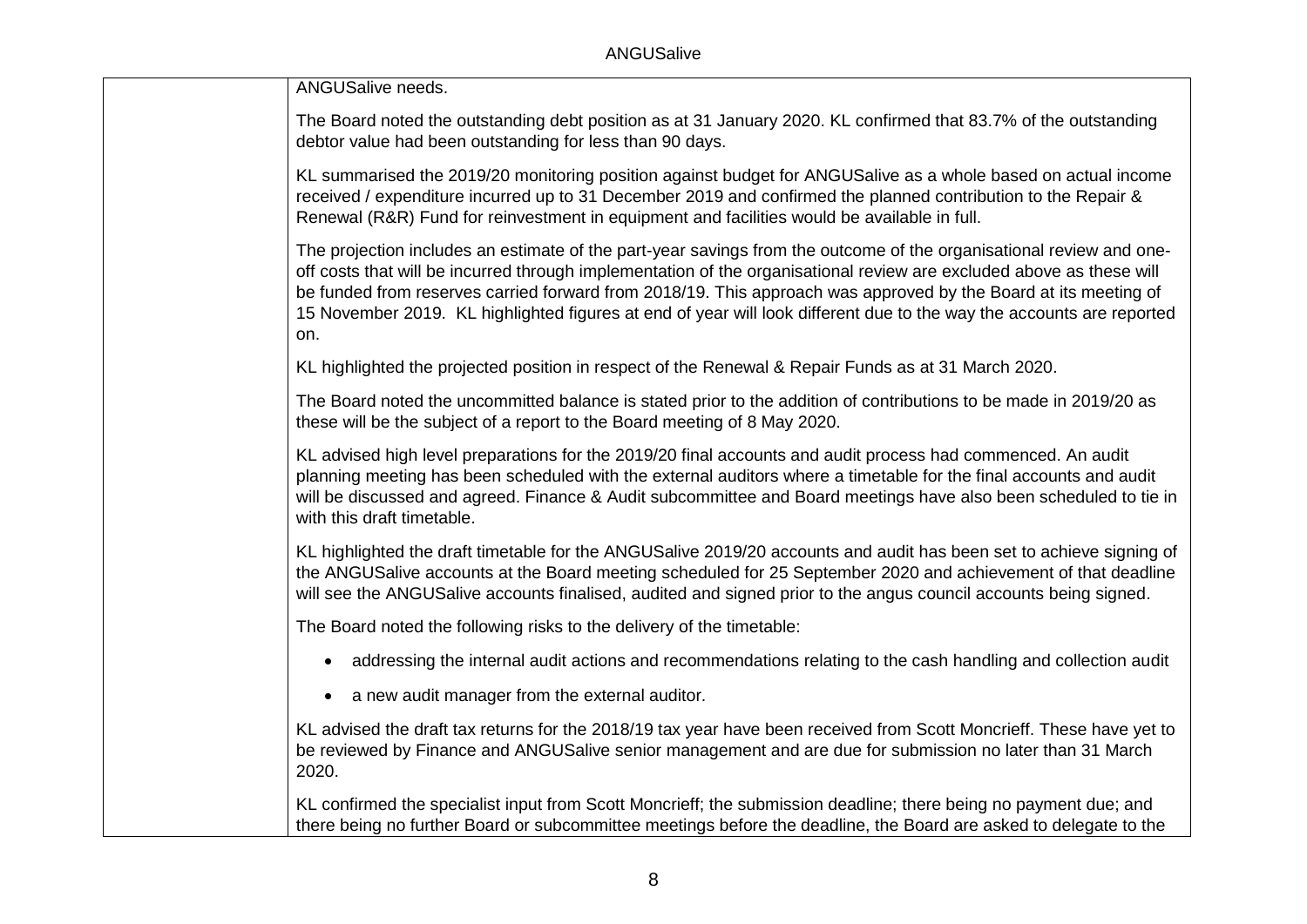# ANGUSalive

|     | Chief Executive (in consultation with the Finance Adviser) the approval of the tax returns for submission to HMRC                                                                                                                                                                                                                                                                                                                                |
|-----|--------------------------------------------------------------------------------------------------------------------------------------------------------------------------------------------------------------------------------------------------------------------------------------------------------------------------------------------------------------------------------------------------------------------------------------------------|
|     | The Board noted the content of this report and approved the delegation of the completion and authorisation of the<br>2018/19 Tax Returns to the Chief Executive.                                                                                                                                                                                                                                                                                 |
|     | KF thanked KL and his team for their work and support.                                                                                                                                                                                                                                                                                                                                                                                           |
|     | Action: Suggestion to add a standing item to be added to the agenda on Income Generation. To be discussed at<br>the Development Session on Friday 20 March 2020.                                                                                                                                                                                                                                                                                 |
| 11. | 02_20_ Annual Report 2018/19                                                                                                                                                                                                                                                                                                                                                                                                                     |
|     | The Board reviewed the ANGUSalive corporate annual report for 2018/19 and noted the ANGUSalive Annual Report<br>for 2018/19 will be submitted to Angus Council's Scrutiny & Audit Committee on 21 April 2020.                                                                                                                                                                                                                                    |
|     | The Board noted the draft promotional timeline for the Annual Report for 2018/19 is as follows:                                                                                                                                                                                                                                                                                                                                                  |
|     | Friday 28 February 2020 - ANGUSalive Board meeting<br>Monday 2 March 2020 - Press Release issued & live on ANGUSalive website<br>Wednesday 8 April 2020 - Chief Executive to attend Angus Council Scrutiny & Audit Committee Pre-Meeting<br>Tuesday 21 April 2020 - Chief Executive to attend Angus Council Scrutiny & Audit Committee                                                                                                           |
|     | KH extended a thanks to Carol Petrie, Principal Officer Business Management and Development and Kate Reid,<br>Graphic & Digital Designer for their work throughout the year on the Annual Report.                                                                                                                                                                                                                                                |
| 12. | 03_20_Charging & Pricing Structure 2020/21: Finance & Audit Sub-Committee Update                                                                                                                                                                                                                                                                                                                                                                 |
|     | KH highlighted the proposed changes were submitted to the Finance & Audit Sub Committee for detailed scrutiny at<br>their meeting on 31 January 2020 and advised the Finance & Audit Sub Committee approved the implementation of<br>the proposed new charges or change to charges, there will be no increase to charges other than those listed and<br>changes will be effective from 01 April 2020 or at the start of any seasonal operations. |
|     | The Board noted that in accordance with the current Services Agreement between Angus Council and ANGUSalive,<br>'any changes to the level of charges of the policies will be required to be approved the by Council in writing in<br>advance'                                                                                                                                                                                                    |
|     | The Board noted the Finance & Audit Sub Committee approved ANGUSalive charges for 2020/21 and noted the<br>review of charges for 2020/21 will be submitted to the Angus Council meeting on 27 February 2020 for approval.                                                                                                                                                                                                                        |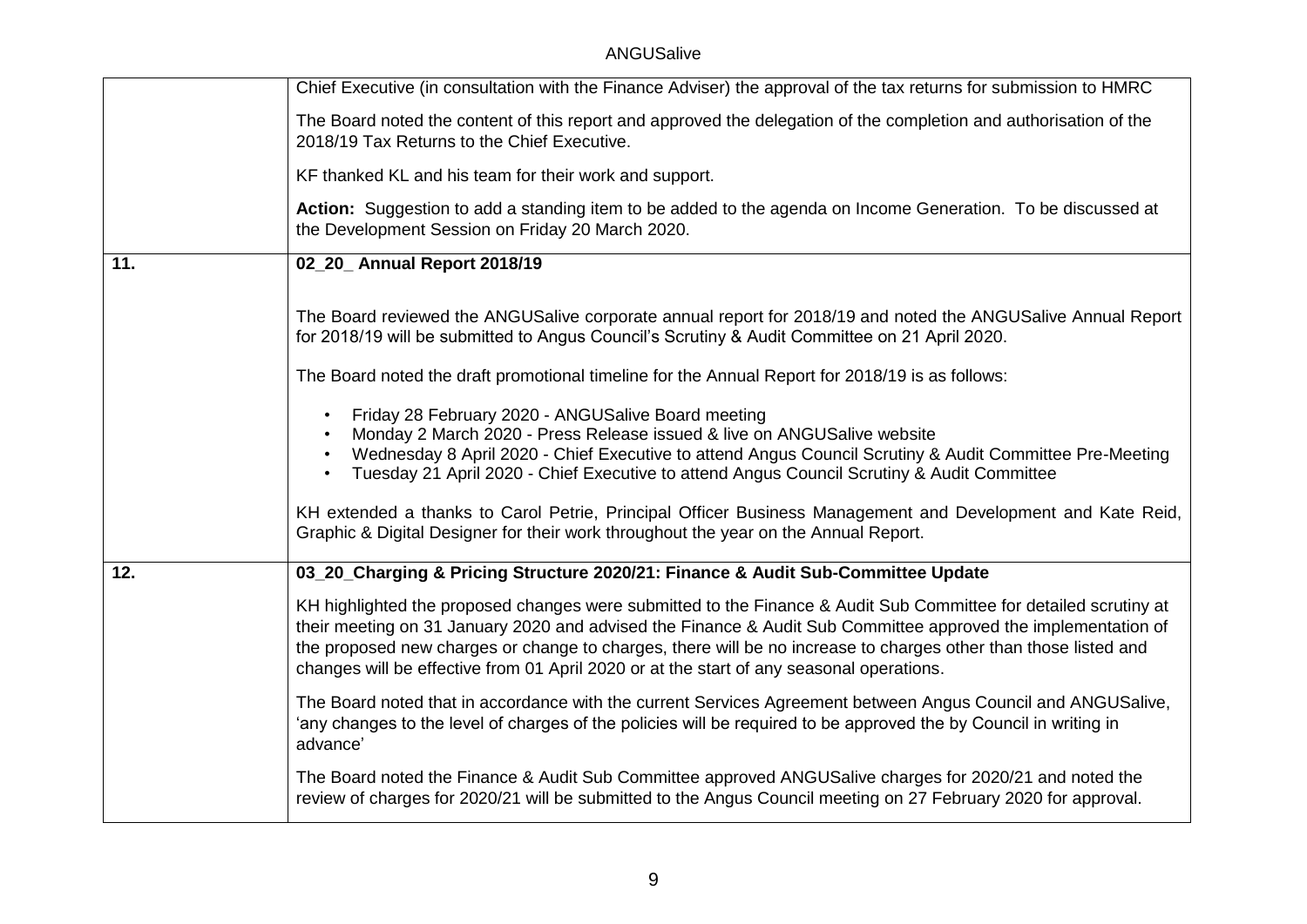| 13. | 04_20_Membership Review                                                                                                                                                                                                                                                                                                                                                                                                                                                                              |
|-----|------------------------------------------------------------------------------------------------------------------------------------------------------------------------------------------------------------------------------------------------------------------------------------------------------------------------------------------------------------------------------------------------------------------------------------------------------------------------------------------------------|
|     | IS advised that an annual review of the membership pricing structure is normally undertaken. Due to changes in the<br>local marketplace for leisure / fitness membership provision, a review of the whole membership package has been<br>undertaken to establish a fit for purpose, competitive offering for ANGUSalive.                                                                                                                                                                             |
|     | IS highlighted work included collaboration with other trusts who have recently carried out similar reviews, assessment<br>of sportscotland data, competitor analysis, discussions with our Leisure Management System provider, input from our<br>external partner Alliance Leisure and analysis of our current usage trends.                                                                                                                                                                         |
|     | IS highlighted discussions with current corporate membership partners, including Angus Council and Dundee &<br>Angus College, will need to be concluded in advance of implementation and will focus on highlighting the importance<br>of providing an equitable offer for all Angus citizens.                                                                                                                                                                                                        |
|     | The Board noted the main findings of the review of the ANGUSalive bACTIVE Membership offering. The Board<br>noted and consider and approved the recommended option.                                                                                                                                                                                                                                                                                                                                  |
|     | The Board approved the recommended removal of corporate membership categories, the phasing out of the 60+<br>membership category and the proposed change to concessionary entitlement.                                                                                                                                                                                                                                                                                                               |
|     | The Board further approved the recommendation to introduce a new off-peak membership and noted that a further<br>work stream is developing a referral scheme for individuals and families facing a financial barrier to access the<br>standard bACTIVE membership rates.                                                                                                                                                                                                                             |
|     | The Board approved all membership changes, effective from 1 June 2020 and the amended ANGUSalive Pricing<br>Policy and bACTIVE Membership Terms and Conditions will be effective from 1 June 2020.                                                                                                                                                                                                                                                                                                   |
|     | It was agreed that the review of membership for 2020/21 will be submitted to AC Communities Committee for further<br>approval.                                                                                                                                                                                                                                                                                                                                                                       |
|     | RP stated that he had been contacted by Strathmore Cricket Club regarding setting up possible 'walking cricket'<br>sessions. CK informed RP that walking sports sessions are currently taking place at FCC in partnership between<br>Forfar Community Sport Hub and ANGUSalive every Friday morning. We have had 12 people attend these sessions<br>which include cricket amongst other sports. Sessions during the summer will take place at Strathmore Cricket Club<br>and Strathmore Rugby Club." |
|     | "RP further asked about a Veterans programme he had seen elsewhere. CK informed RP that a member of<br>ANGUSalive staff was in Stirling today to discuss this kind of programme with colleagues there so we are looking into<br>how or what we could develop                                                                                                                                                                                                                                         |